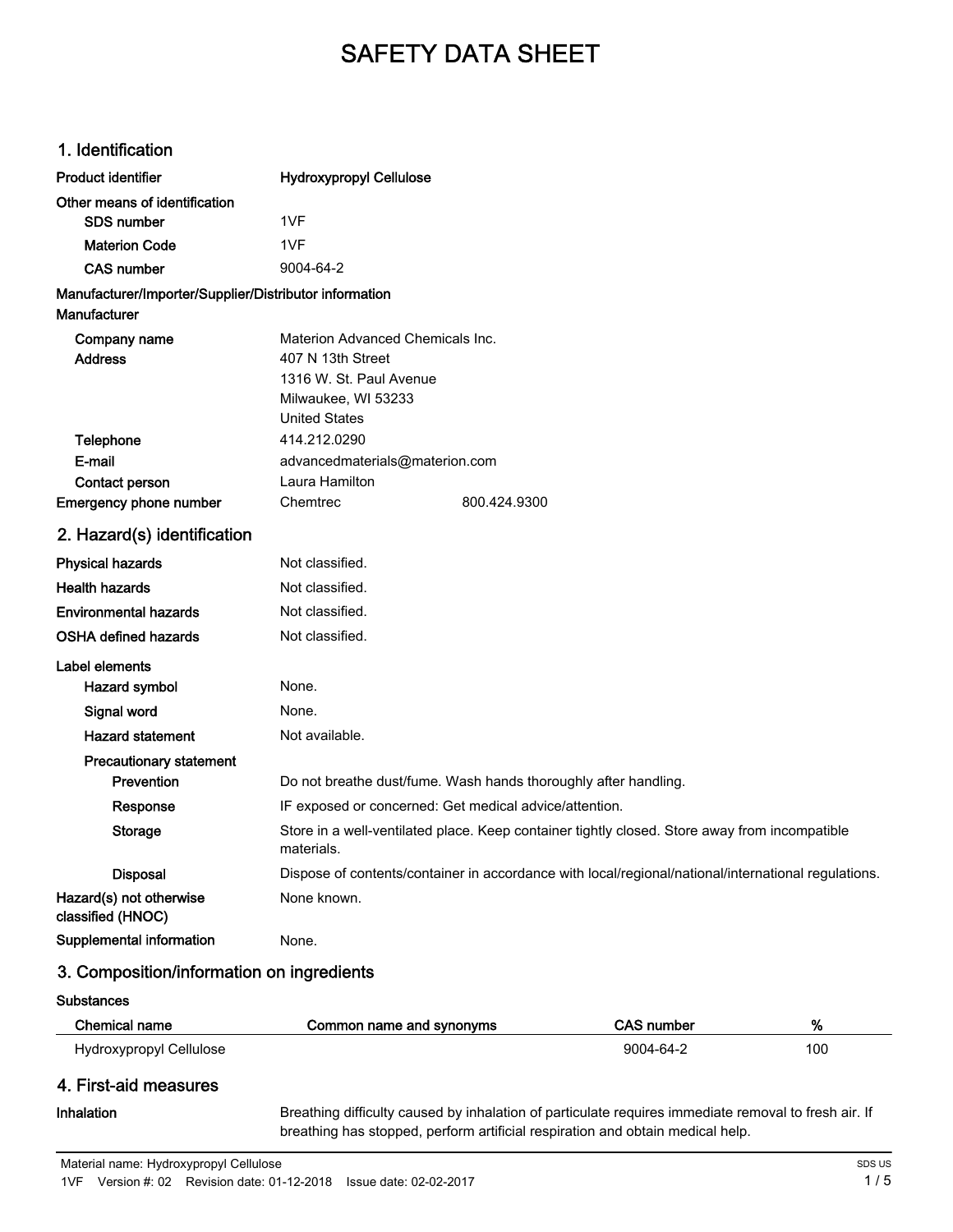| Skin contact                                                              | Thoroughly wash skin cuts or wounds to remove all particulate debris from the wound. Seek<br>medical attention for wounds that cannot be thoroughly cleansed. Treat skin cuts and wounds with<br>standard first aid practices such as cleansing, disinfecting and covering to prevent wound infection<br>and contamination before continuing work. Obtain medical help for persistent irritation. Material<br>accidentally implanted or lodged under the skin must be removed. |
|---------------------------------------------------------------------------|--------------------------------------------------------------------------------------------------------------------------------------------------------------------------------------------------------------------------------------------------------------------------------------------------------------------------------------------------------------------------------------------------------------------------------------------------------------------------------|
| Eye contact                                                               | Immediately flush eyes with plenty of water for at least 15 minutes, lifting lower and upper eyelids<br>occasionally.                                                                                                                                                                                                                                                                                                                                                          |
| Ingestion                                                                 | Immediately call a poison center/doctor.                                                                                                                                                                                                                                                                                                                                                                                                                                       |
| Most important<br>symptoms/effects, acute and<br>delayed                  | Not available.                                                                                                                                                                                                                                                                                                                                                                                                                                                                 |
| 5. Fire-fighting measures                                                 |                                                                                                                                                                                                                                                                                                                                                                                                                                                                                |
| Suitable extinguishing media                                              | Use extinguishing measures that are appropriate to local circumstances and the surrounding<br>environment.                                                                                                                                                                                                                                                                                                                                                                     |
| Unsuitable extinguishing media                                            | Not available.                                                                                                                                                                                                                                                                                                                                                                                                                                                                 |
| Specific hazards arising from<br>the chemical                             | Not applicable.                                                                                                                                                                                                                                                                                                                                                                                                                                                                |
| Special protective equipment<br>and precautions for firefighters          | Not available.                                                                                                                                                                                                                                                                                                                                                                                                                                                                 |
| 6. Accidental release measures                                            |                                                                                                                                                                                                                                                                                                                                                                                                                                                                                |
| Personal precautions, protective<br>equipment and emergency<br>procedures | Avoid inhalation of dust.                                                                                                                                                                                                                                                                                                                                                                                                                                                      |
| Methods and materials for<br>containment and cleaning up                  | Not available.                                                                                                                                                                                                                                                                                                                                                                                                                                                                 |
| <b>Environmental precautions</b>                                          | Not available.                                                                                                                                                                                                                                                                                                                                                                                                                                                                 |
| 7. Handling and storage                                                   |                                                                                                                                                                                                                                                                                                                                                                                                                                                                                |
| Precautions for safe handling                                             | Not available.                                                                                                                                                                                                                                                                                                                                                                                                                                                                 |
| Conditions for safe storage,<br>including any incompatibilities           | Not available.                                                                                                                                                                                                                                                                                                                                                                                                                                                                 |
| 8. Exposure controls/personal protection                                  |                                                                                                                                                                                                                                                                                                                                                                                                                                                                                |
| Occupational exposure limits                                              | This substance has no PEL, TLV, or other recommended exposure limit.                                                                                                                                                                                                                                                                                                                                                                                                           |
| <b>Biological limit values</b>                                            | No biological exposure limits noted for the ingredient(s).                                                                                                                                                                                                                                                                                                                                                                                                                     |
| Appropriate engineering controls                                          | Not available.                                                                                                                                                                                                                                                                                                                                                                                                                                                                 |
|                                                                           | Individual protection measures, such as personal protective equipment                                                                                                                                                                                                                                                                                                                                                                                                          |

#### Individual protection measures, such as personal protective equipment

| Not available. |
|----------------|
|                |
| Not available. |
| Not available. |
|                |
| Not available. |
|                |

# 9. Physical and chemical properties

| Appearance            |                |
|-----------------------|----------------|
| <b>Physical state</b> | Solid.         |
| Form                  | Not available. |
| Color                 | Not available. |
| Odor                  | Not available. |
| Odor threshold        | Not available. |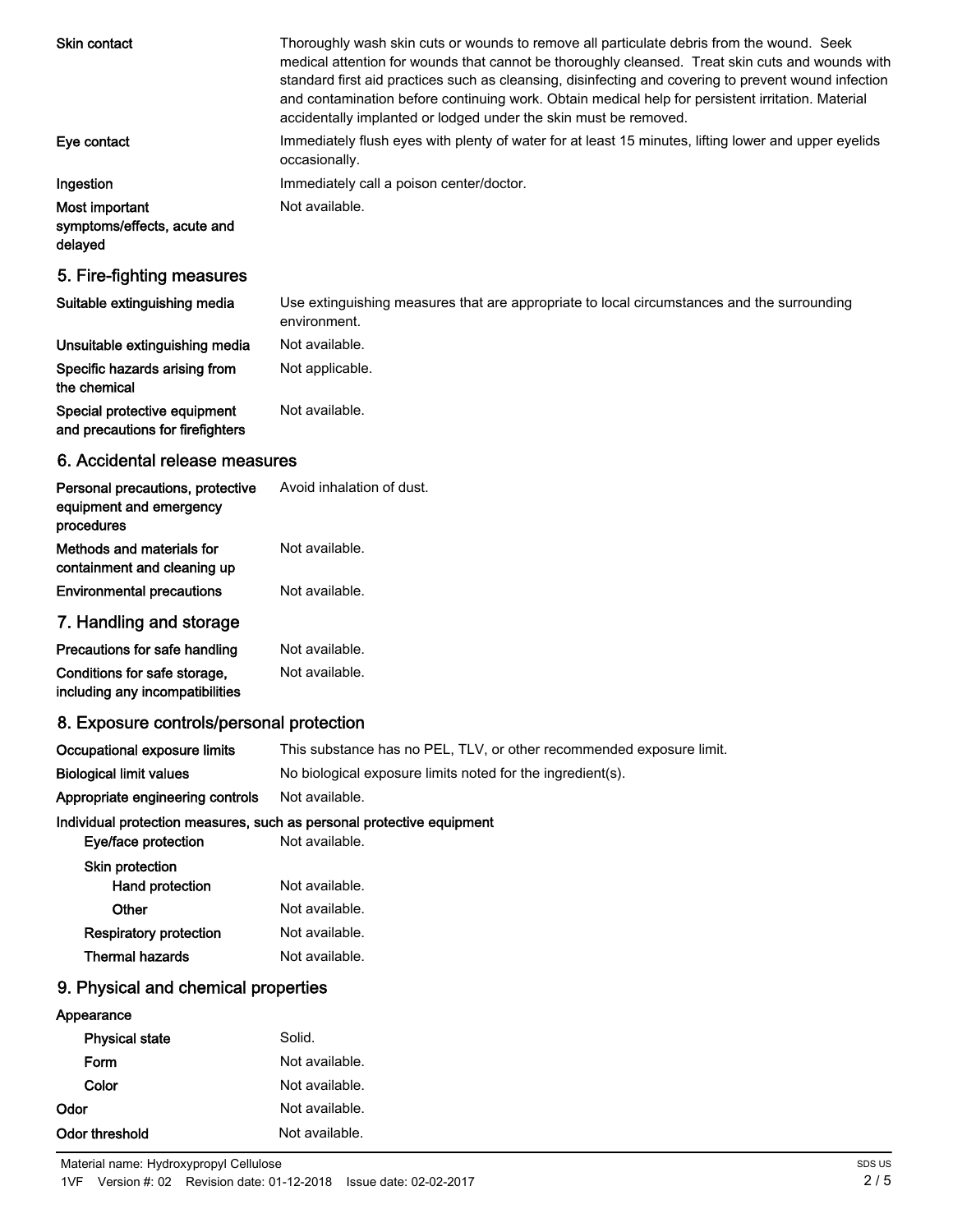| рH                                                      | Not available.      |
|---------------------------------------------------------|---------------------|
| Melting point/freezing point                            | Not available.      |
| Initial boiling point and boiling<br>range              | Not available.      |
| Flash point                                             | Not available.      |
| <b>Evaporation rate</b>                                 | Not available.      |
| Flammability (solid, gas)                               | Not available.      |
| Upper/lower flammability or explosive limits            |                     |
| <b>Flammability limit - lower</b><br>(%)                | Not available.      |
| <b>Flammability limit - upper</b><br>(%)                | Not available.      |
| Explosive limit - lower (%)                             | Not available.      |
| Explosive limit - upper (%)                             | Not available.      |
| Vapor pressure                                          | Not available.      |
| Vapor density                                           | Not available.      |
| <b>Relative density</b>                                 | Not available.      |
| Solubility(ies)                                         |                     |
| Solubility (water)                                      | Not available.      |
| <b>Partition coefficient</b><br>(n-octanol/water)       | Not available.      |
| Auto-ignition temperature                               | Not available.      |
| Decomposition temperature                               | Not available.      |
| <b>Viscosity</b>                                        | Not available.      |
| Other information                                       |                     |
| Molecular formula                                       | C3H8O2.xUnspecified |
| Molecular weight                                        | 192.31 g/mol        |
| 10. Stability and reactivity                            |                     |
| Reactivity                                              | Not available.      |
| <b>Chemical stability</b>                               | Not available.      |
| Possibility of hazardous<br>reactions                   | Not available.      |
| <b>Conditions to avoid</b>                              | Not available.      |
| Incompatible materials                                  | Not available.      |
| Hazardous decomposition<br>products                     | Not available.      |
| 11. Toxicological information                           |                     |
| Information on likely routes of exposure<br>Inhalation  | Not available.      |
| Skin contact                                            | Not available.      |
| Eye contact                                             | Not available.      |
| Ingestion                                               | Not available.      |
| Symptoms related to the                                 | Not available.      |
| physical, chemical and<br>toxicological characteristics |                     |
| Information on toxicological effects                    |                     |
| <b>Acute toxicity</b>                                   | Not available.      |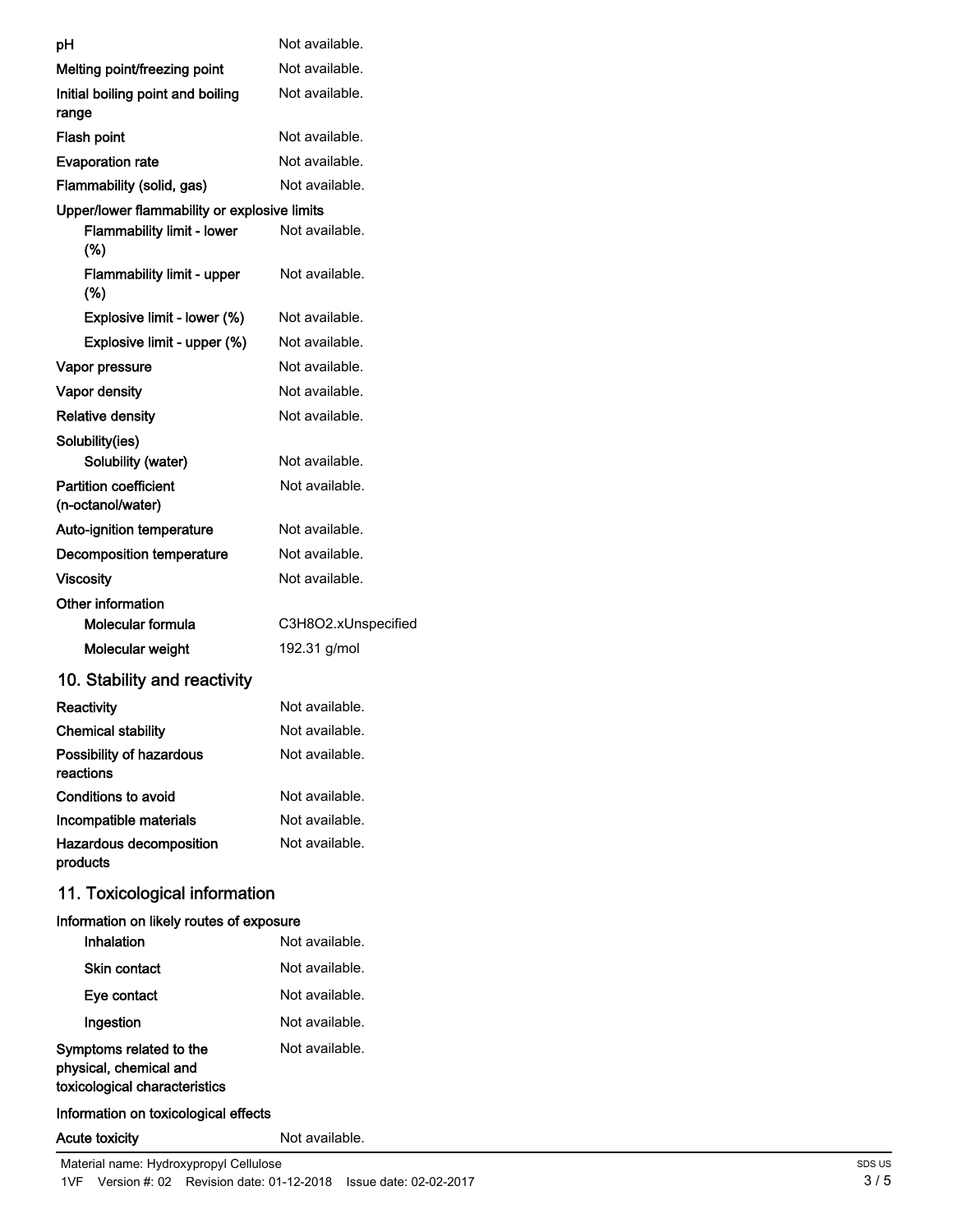| Not available.                                                 |
|----------------------------------------------------------------|
| Not available.                                                 |
|                                                                |
| Not available.                                                 |
| Not available.                                                 |
| Not available.                                                 |
|                                                                |
| IARC Monographs. Overall Evaluation of Carcinogenicity         |
| OSHA Specifically Regulated Substances (29 CFR 1910.1001-1053) |
| US. National Toxicology Program (NTP) Report on Carcinogens    |
|                                                                |
| Not available.                                                 |
| Not available.                                                 |
| Not available.                                                 |
| Not available.                                                 |
|                                                                |
| No ecotoxicity data noted for the ingredient(s).               |
| Not available.                                                 |
| Not available.                                                 |
| Not available.                                                 |
| Not available.                                                 |
| 13. Disposal considerations                                    |
| Not available.                                                 |
| Not available.                                                 |
| Not available.                                                 |
|                                                                |
|                                                                |
| Not regulated as dangerous goods.                              |
|                                                                |
| Not regulated as dangerous goods.                              |
|                                                                |
| Not regulated as dangerous goods.                              |
|                                                                |
|                                                                |
| <b>Toxic Substances Control Act (TSCA)</b>                     |
|                                                                |

TSCA Section 12(b) Export Notification (40 CFR 707, Subpt. D)

Not regulated.

## CERCLA Hazardous Substance List (40 CFR 302.4)

Not listed.